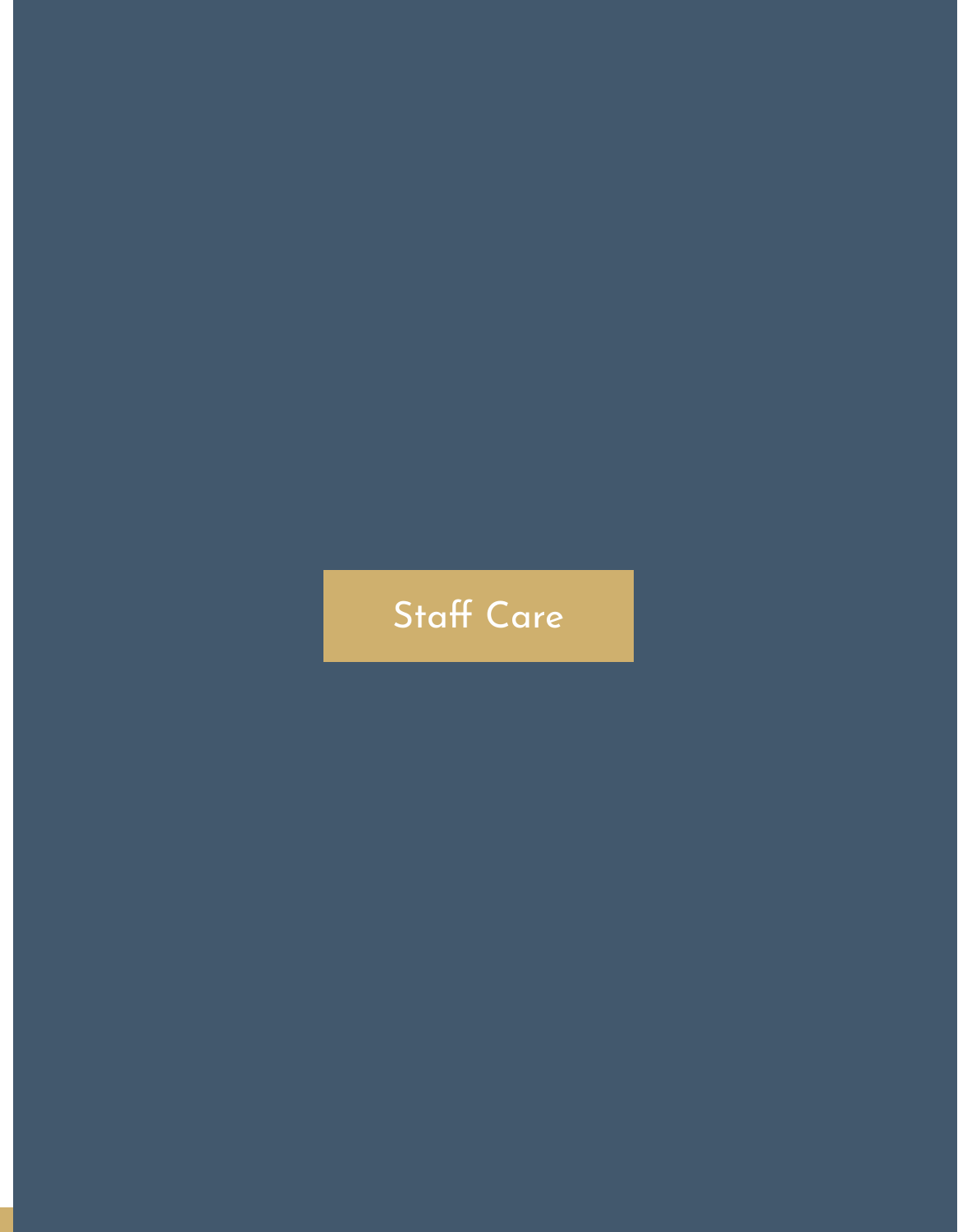# Introduction

Working with homeless people can be demanding. It requires a wide range of skills and can be emotionally challenging, as workers are often faced with traumatic situations.

Homeless people, and especially homeless people with mental health problems and/or addictions have multiple needs. They experience not only social exclusion but often also exclusion from services and/or stigma, even from professionals. Front line staff are repeatedly confronted with the suffering and trauma of those who have (often severe) mental health needs and have no home. People with such needs are likely to improve slowly – this can be frustrating for staff and lead to pessimism and less personal investment in the work. In addition, the environment is often unpredictable and somewhat chaotic.

Specialist work with homeless people is often marginalised within mainstream services, leaving specialist staff – and teams - feeling isolated and unsupported, and sometimes stigmatised themselves. These problems are further compounded by the lack of service coordination and networking.

There is an obvious burden, and a sense of continuous pressure, as staff try to meet the multiple needs of homeless people with mental health/addiction problems. This can be compounded by the additional strain of trying to deal with inflexible, fragmented and uncoordinated health and welfare systems. These strains are likely in the short term, to distress staff – who can become distracted and unable to maintain focus on the client's needs. In the longer term, staff can experience burnout, a defensive reaction in which staff can no longer effectively engage in the work.

So, there is a clear need to take care of the staff who work with homeless people.

The purpose of staff training and staff care is to:

- Increase resilience
- Maintain  $-$  and, hopefully, improve performance
- Help staff to deal with the stresses and frustration of work.
- Help staff to maintain a balance between the job and personal quality of life.

#### Specific objectives:

- To improve knowledge of the needs of homeless people with multiple and complex needs, including mental health problems and/or addiction or dual diagnosis
- To develop the various skills necessary for working with homeless people with multiple and complex needs.
- To facilitate multidisciplinary working and awareness of complementary roles in a team.
- To foster collaborative networking across services and organisations, trying to overcome the system's gaps.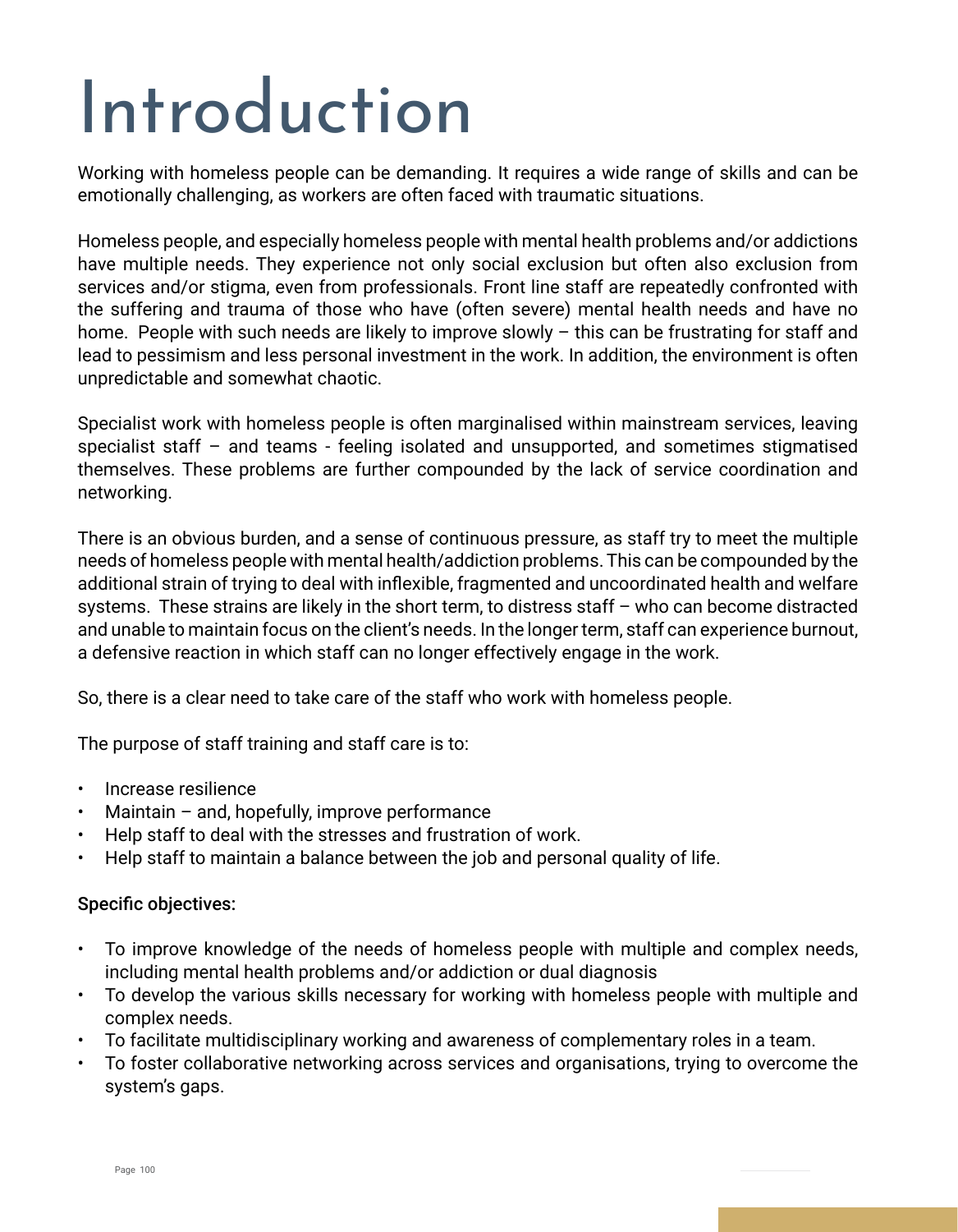# Main Ideas

#### **Training**

The importance of the helping relationship and a client-centred approach needs to be built into team functioning; it cannot be assumed.

Training motivates, activates and reinvigorates staff. It should be preventative and not reactive Organisations should be able to plan for the future training needs of their staff and put training in place - rather than training reactively to a situation which they could have predicted and planned for. This gives staff the tools with which to effectively deal with events and situations before they happen, making them more effective and in control of their work.

Staff training comes in many forms - essentially it can be formal or informal.

Informal training is casual and incidental, not usually planned. One trains and learns by experience while doing the job.

Training sessions delivered by staff members within an organisation can also be considered as informal training - where a staff member, who has strong skills or knows much about a particular area can provide ad-hoc training to co-workers on the job. This form of training can be particularly effective because it occurs naturally on the job, with real life examples and solutions to learn from. It also reduces the risk of miscommunication between learner and trainer. But – one needs to confirm that such informal training reflects the values of the organisation.

Formal learning is a set program in which the goals and objectives are defined. It is structured and designed and may result in a formal certificate or qualification for the learner.

Training should be strengths-based, to help staff to develop the skills they already have, building on existing knowledge and abilities. Such an approach acknowledges and affirms the capacity, skills, knowledge and potential of staff members.

Training needs assessments should be carried out to ensure that any training is relevant to staff needs, and the needs of their clients. Work with people with complex needs will demand quite specific skills and tools, so specialist trainers may need to be found. In addition to basic training for all staff, specialised staff should receive targeted training to enable them to address their key responsibilities.

Training should be checked against job specifications to ensure that it is relevant.

Rotations between posts can allow staff to experience other ways of doing things.

Experts by experience – people who are or have been homeless and who have experienced mental disorder – should be encouraged to contribute as trainers.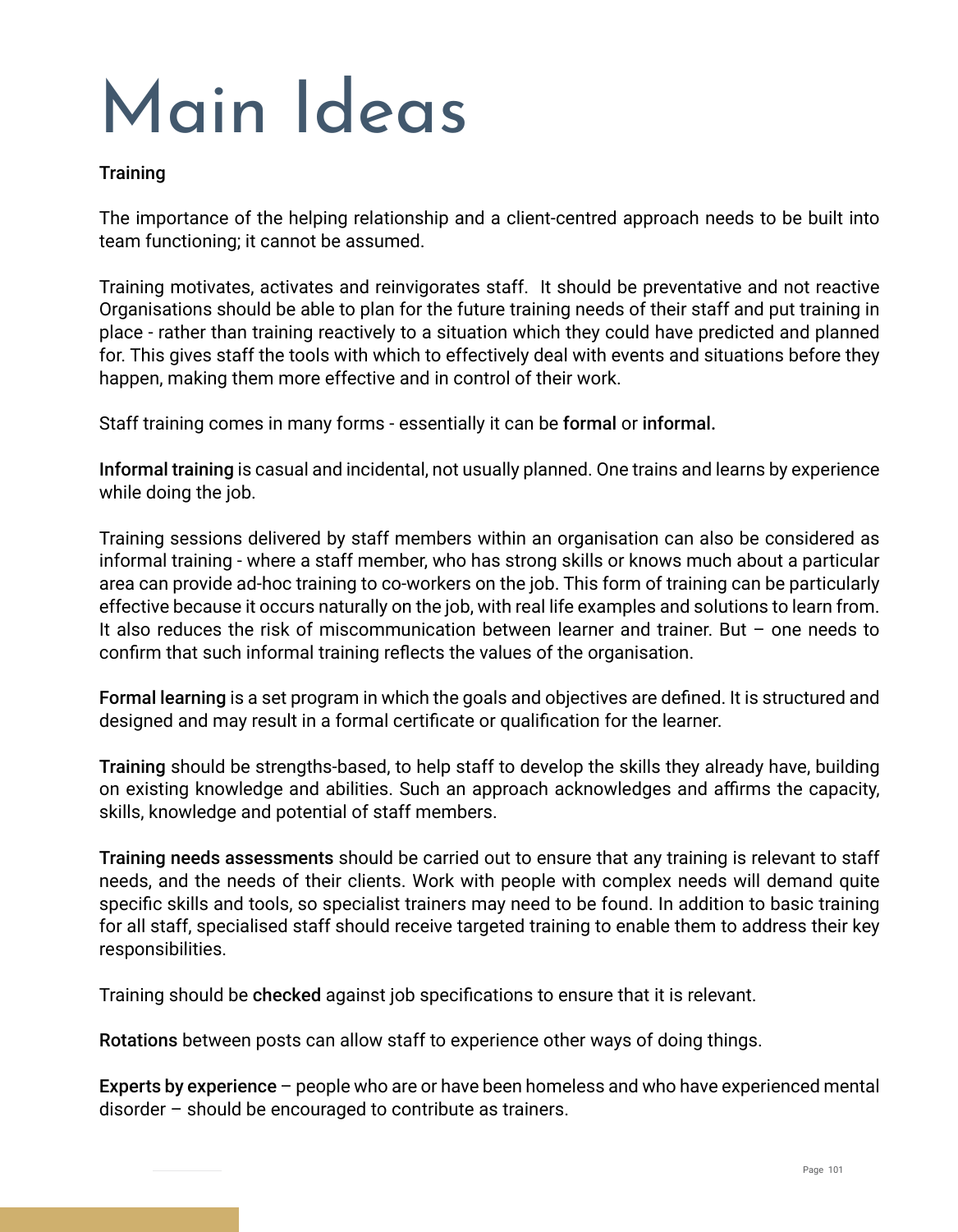#### Values and Vision

Team function/goal needs to be clear and explicitly defined. This provides some boundaries and definition to work:

#### Values

Any team should be clear about its values. In work with homeless people, these include:

- Needs the focus on the needs of the client as a person. The person is the centre of the team's activity.
- Respect the client as a person of equal value and interest to anyone else in society. This implies the values of Diversity, Dignity and Equality.
- Optimism and persistence.

#### Roles

Staff need to be clear about their roles within an organisation - clarity of role and vision creates more effective organisations.

#### Team culture

Every member should feel that their knowledge and views are heard and taken seriously. A "no blame" culture should be encouraged so that problems/mistakes can be shared without penalising the individual worker. Mistakes are excellent learning tools, so should not be treated as failures, but incorporated into a process of active eliminating things that don't work, and developing new, more effective ways of working.

This attitude allows staff to be supported and to learn. Moreover, this is an area where conventional ways of working have been shown to be ineffective. If staff make no mistakes, they may well not be working creatively enough.

#### Team Function

Space for reflection before decisions are made.

#### Practical ways of achieving this:

- Planned, regular sessions where staff discuss individuals and their follow-up.
- Both concrete decisions and emotions should be discussed.
- Staff should have enough time to explore the situation thoroughly and to allow any member of the team to express herself and contribute ideas.
- Everybody should be able to give an opinion from their function/role in the team, and all contributions treated as having value.
- A daily morning planning can help to ensure that information about clients is exchanged freely and in a timely fashion.
- Staff should feel free to express their feelings about the work, individual cases and each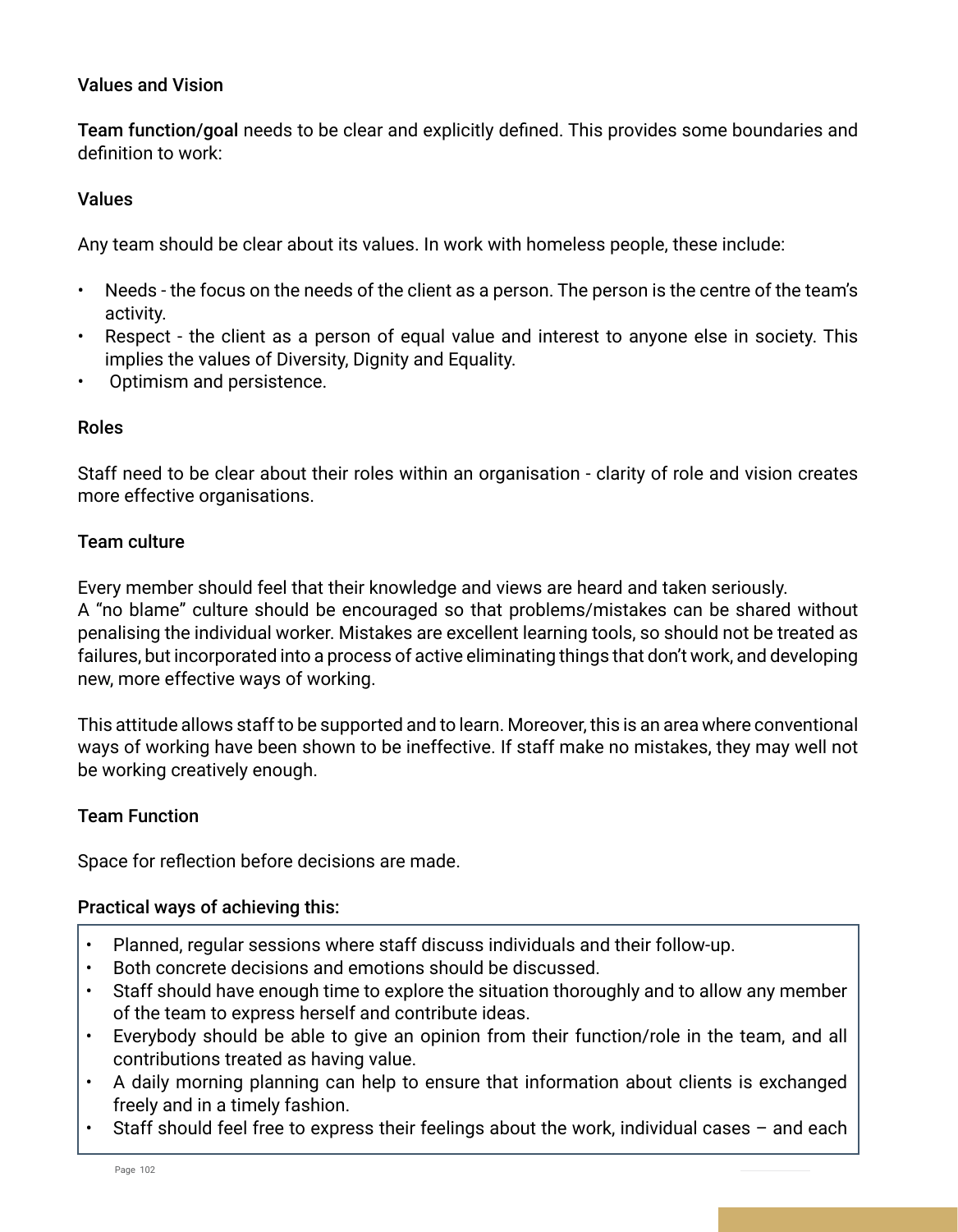other.

- An exploratory style of reflection / "thinking together" is essential to create adequate solutions to the complex problems faced in this environment.
- Regular time/space is needed to allow reflection with other team members about difficult situations or problems.
- A common glossary can facilitate communication between different professions and support a common approach, which is enriched by the different skills, personalities s and professions within the team.
- Clearly-defined tasks, duties, communication system, support system, roles and limits, obligations and rights.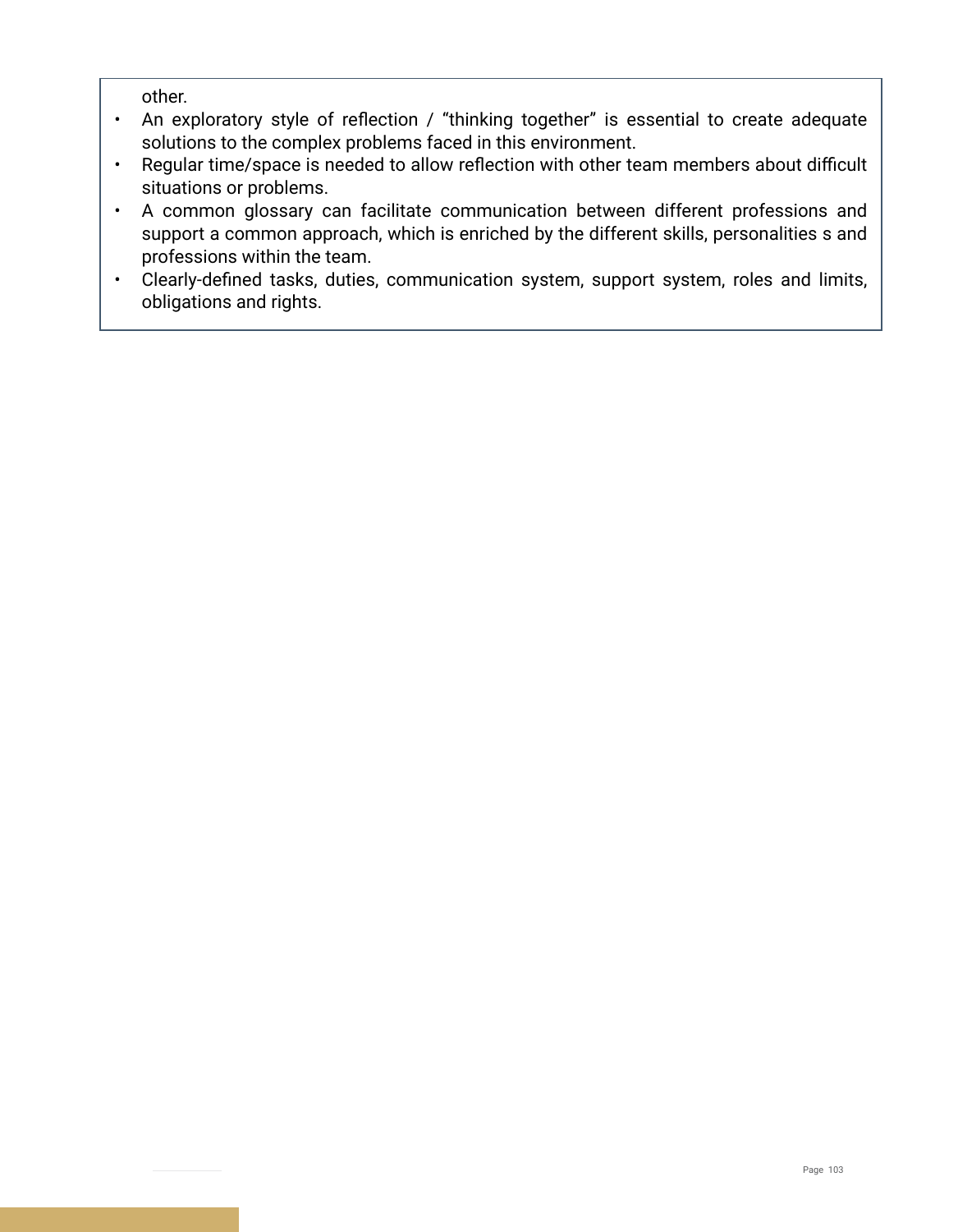### **Difficulties**

Limited resources, time or even a place to train organisations which provide services to homeless people are usually under-financed and under-resourced. To provide the necessary level of staff support and staff training is often outside the reach of such organisations.

Time has to be scheduled to allow staff to make time for supervision, self-care and training. However, working patterns can make it difficult to schedule such time.

Priority - Staff training and staff care can often be a low priority for organisations, especially if they have arisen from a charity tradition.

Organisational Burden - training can be seen as putting an excessive strain on the resources of the organisation.

Large case-loads can limit the ability of staff to access training and limit their time to look after themselves appropriately.

Past inappropriate or irrelevant training can put off staff from taking part in training.

Staff may feel unsafe – that if they are told that they need training, that they are seen as not being competent - or feeling unable to share experiences for fear of negative consequences from other team members or management.

Prejudice about mental illness within the organisation can also be inhibiting for staff and create obstacles in free discussion– where does that leave a staff member if they become depressed, for example?

Lack of organisational commitment to staff care.

Combined clinical and managerial supervision can inhibit staff from freely expressing concerns freely.

Lack of external supervision to explore both issues regarding individuals, relationships and working within the team. Reflection, supervision and team support are particularly needed in cases that are frustrating or difficult – here staff feel frightened, worried or where they feel that they are not "getting anywhere" with a client. External supervision can help staff to elaborate on feelings and difficulties. Access to such supervision can help staff to act professionally and flexible, even in difficult situations. These could include the death of a client, over-involvement with a client, or where there is splitting in the team.

One-off training, where there are no follow-up sessions to evaluate or reinforce the training, or to decide whether there is a need for further training.

Compulsory training may not apply to the work done by each staff member. Rather than having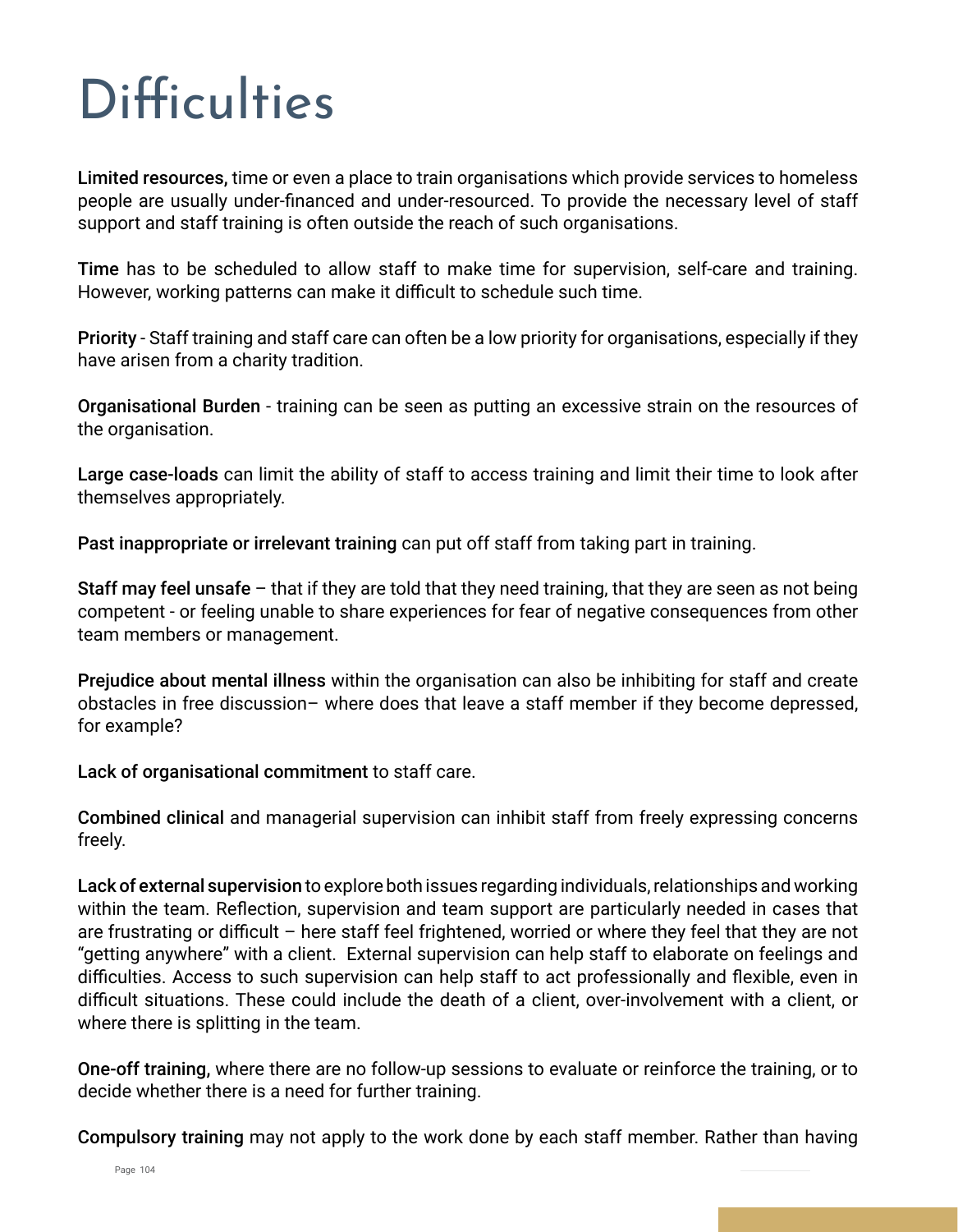the service user as its focus, it is more likely to address health and safety policies rather than staff training or staff care policies

The trainer/facilitator needs to have credibility with the team. Some teams have a powerful sense of their competence which can lead staff to think that they don't have anything to learn from anyone else.

Team narcissism: This is most often found in demoralised teams, where staff have a "circle the wagons" mentality, externalising all problems to other agencies and preserving a sense that "we know what we are doing, no-one else does".

Inappropriate training: Any training must be practically relevant to the everyday work of the team.

Presenteeism. Staff are tired, unwell, distressed or physically ill, are unable to function well – but still, come into work.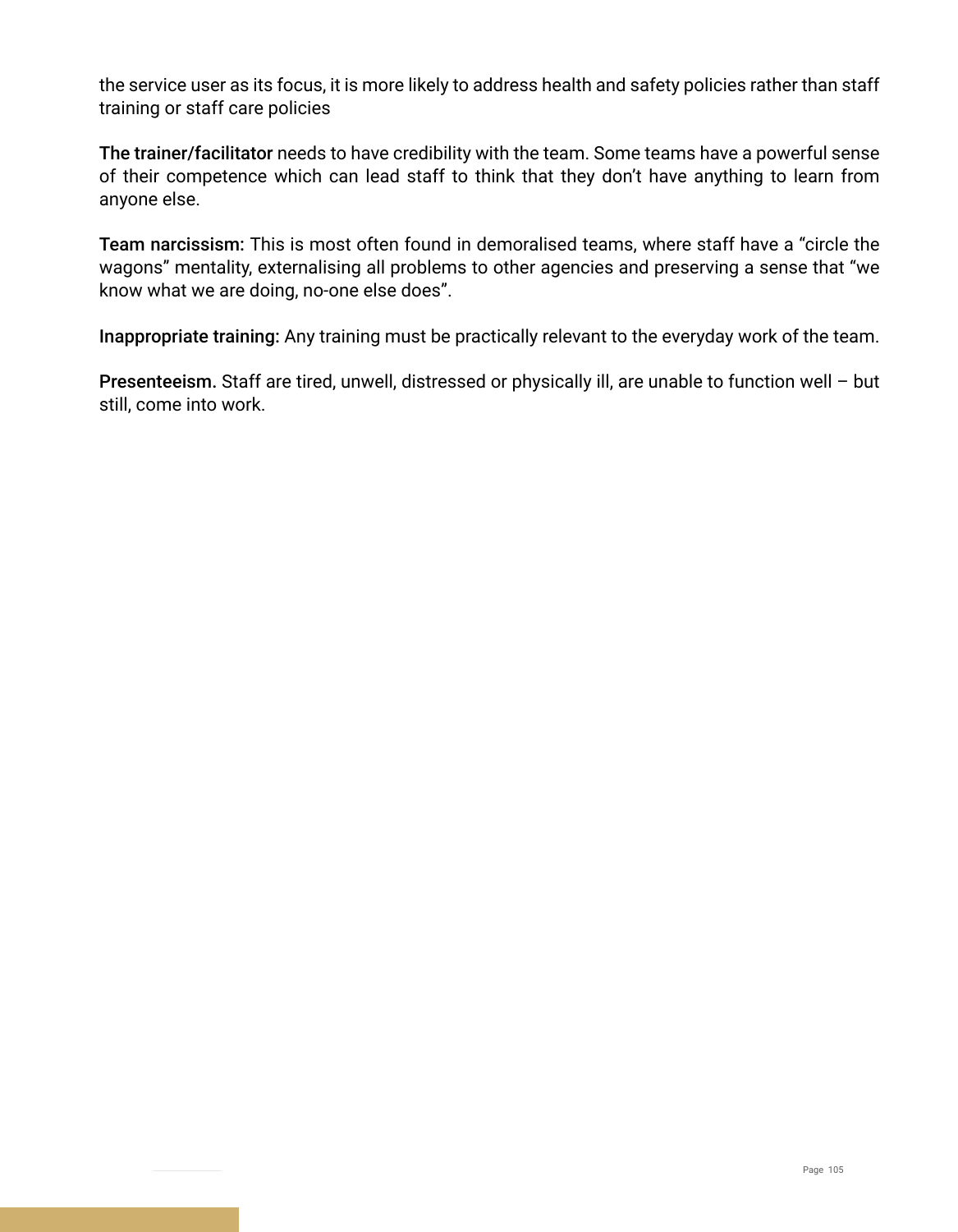# Good Practices

Having the right staff - who have not only the basic knowledge and ability to perform well but also have an enthusiasm and commitment to work in community service with homeless people.

Confirm that the attitudes and values of the person consistent with those of the organisation. A good example is of adhering to a non-judgemental human rights approach which incorporates the values of dignity and respect rather than a philanthropic/charitable approach.

Commitment to outreach and engagement values.

Confirming that the individual has the right skill set, training and experience for the job.

Allowing individual staff to play to their strengths  $-$  to do the things they are good at  $-$  rather than insisting that everyone does everything.

A clear structure, but with the capacity for flexibility, so that urgent situations can be addressed quickly.

A multidisciplinary team, with a range of complementary approaches. Homeless people have multiple needs and so may need various skills/professions to resolve their situations.

Teamwork is emphasised, with encouragement to perform with enthusiasm and motivation. One of the most motivating things is the sense that one has been effective, that one has done some good – and, being a self-critical bunch of people, we tend to forget or ignore the times we have been effective. So, we all have a responsibility to remind each other of the times when we have been effective. The team has a specific role in being the "memory" for such things.

Provide resources, tools, a clear management and support system (i.e. to whom they call when they have a difficulty) and protocols to react, i.e. when they are in danger, how to protect themselves and the clients, are supportive functions.

Reliance on other team members. We have to reduce feelings that staff can, or should, deal with everything on their own. Team members should be encouraged to rely on each other, both in terms of tasks but also in terms of learning. This is more likely if staff feel able to share informally with each other, and feel ready to ask for their opinion/advice.

Exploration of problems, rather than personalising them and blaming – both for staff and service users.

Multidisciplinary team meetings. Regular, at least once a week, for discussion of cases and difficulties, decision making, sharing perspectives and responsibility.

All situations should be openly discussed. All members should have equal status in the team so that they feel able to express their opinions and problems. Open and reflecting team meetings are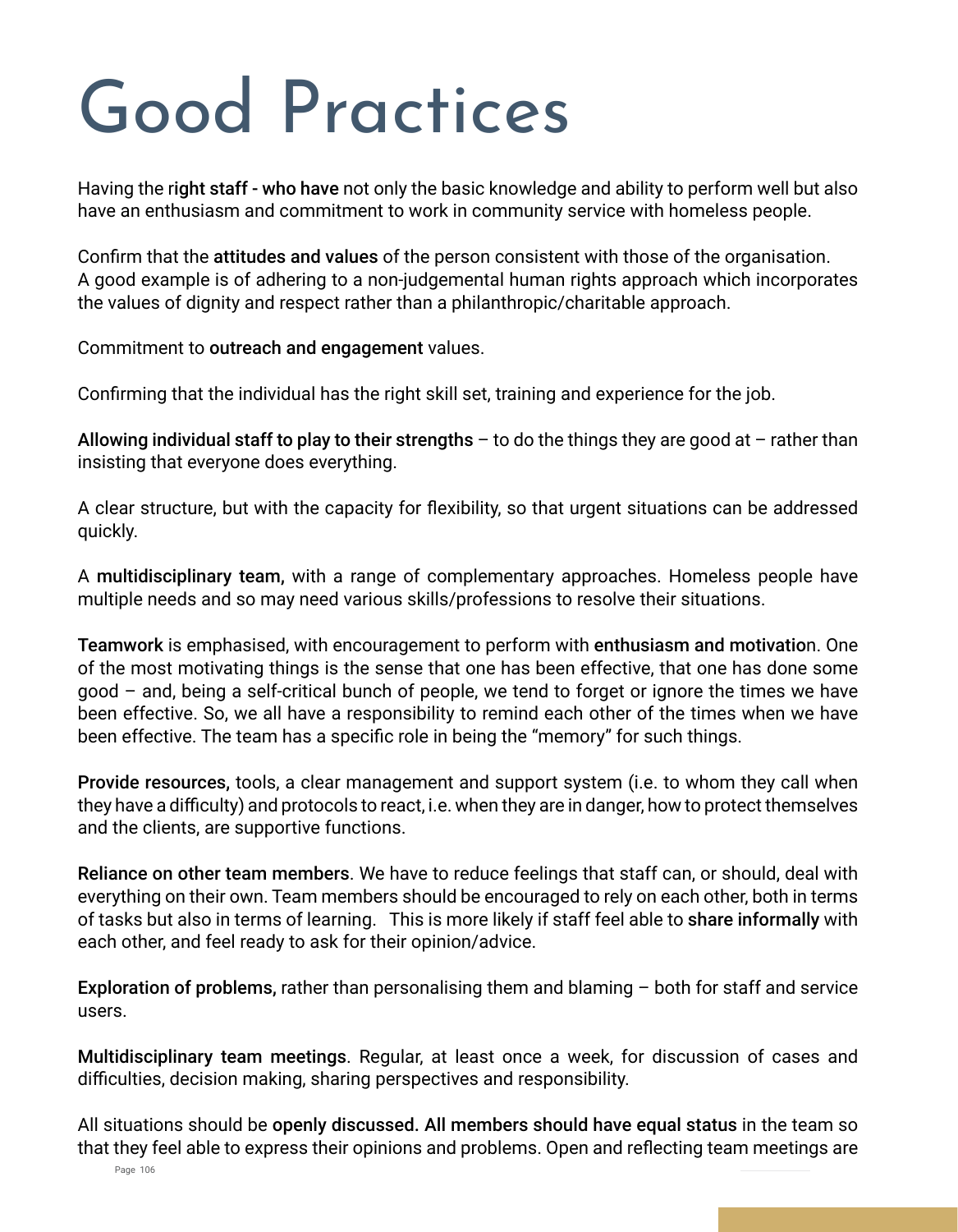the basis for teamwork.

It is essential to provide regular clinical supervision and support, both for the team and individual workers. External facilitators are necessary. Supervision is a crucial part of reflective practice and an integral part of the work done by front line staff. Not all supervision sessions have the same style or structure. Some organisations may be understaffed or overloaded with cases and are unable to provide well-balanced supervision. Supervision should not only be for front line staff but for entire organisations and incorporate management, supportive and educational functions.

#### Provide institutional/organisational and administrative supervision

Actively elicit staff feedback on the organisation - and act on it!

#### Exchanges of experience with other teams.

Cross-team supervision.

Joint training with other organisations – especially powerful where it is cross-sector, e.g. statutory / NGO. It can also reinforce networking.

There should be a staff care policy and culture. Staff should feel valued and supported from all levels of an organisation with a culture that staff can identify with and feel supported by. Staff should be given the time and space to reflect.

Staff must be given the space to be fully fit to work and to be able to reflect on the work they do. Person-centred care for clients is linked with person-centred care for staff.

Regular and constructive evaluations will help to motivate staff to continue developing and improving their work.

A clear understanding of the relationship between trauma and homelessness, so that staff can better understand the problems, difficulties and behaviour of the patients.

#### Reflective practices and sharing culture.

This can be facilitated by:

- An externally facilitated group.
- Shared working spaces  $-$  no individual offices.
- Modelling by senior staff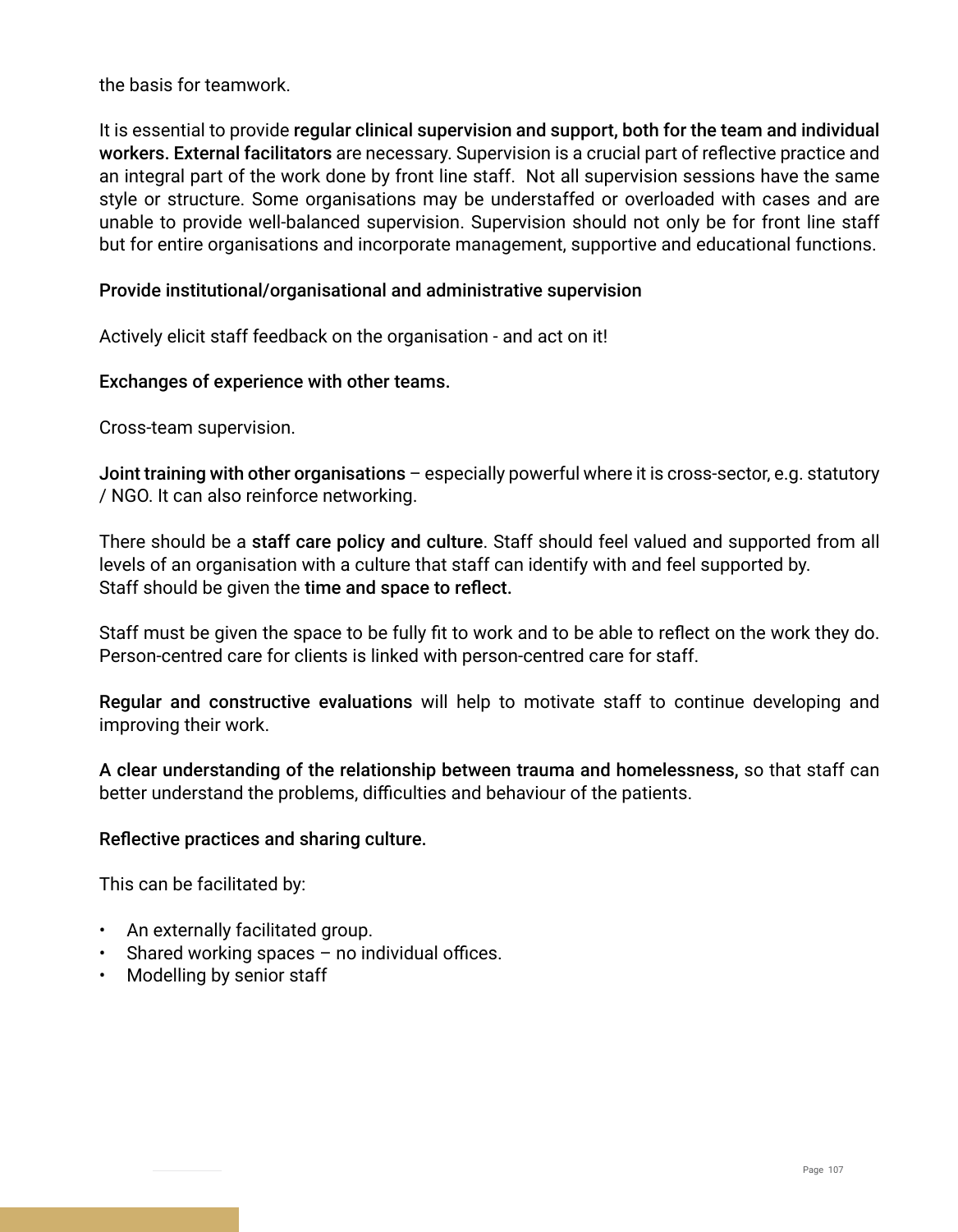### Case

#### Case study 1: Staff care- Infirmiers de rue

The key idea is to combine staff training and staff care, through teamwork, peer to peer exchange and a focus on reflection. External facilitators and supervision are important.

Working with homeless people can be hard, so it makes sense to reinforce the positive aspects (results of the work, environment, working conditions, team spirit). If this is not done, staff may focus too much on the negative aspects of their work – although, of course, these must still be discussed.

The team is multidisciplinary. Having a range of competencies means that the team is more likely to be able to address complex situations. For example, at any point in time, a client may have had social problems, mental health and legal problems.

- The team has two weekly meetings. One is devoted to patients and the planning of clinical work - each patient is discussed regularly, irrespective of whether they have problems or not. The other meeting is concerned with the team and organisational issues.
- A monthly session is held to discuss problems or situations encountered by the field teams. An external supervisor leads the discussion but doesn't offer solutions ("opening doors"). These monthly meetings have proved to be useful and refreshing.
- Good news moment: Once a week, just before the team meeting, a slot is devoted to sharing successes and progresses  $-$  large or small – made by patients and the team. The staff prepare for this during the week by entering items into the 'good news diary' - a large register where everyone sticks coloured notes about the good news. Workers then present and explain them to the rest of the team.
- Later in the meeting, bad feelings or problems concerning team topics can be discussed. Problems concerning individuals are discussed in the specific meeting.
- In team meetings, there are dedicated moments for sharing both positive and negative feelings. This is designed so that such feelings do not erupt unexpectedly, or that they do not express themselves insidiously as cynicism or rigidity.
- There is a daily time, for the team, to reflect upon the last 24 hours. Staff can express feelings and emotions of any kind (job-linked or from private life). This allows team members to understand each other's emotional situation. More time is available for a face to face meeting with a supervisor if needed.
- We encourage reflection, with peers, about any situation, without any expectation, necessarily, of a resolution.
- A shared, easily updated database means that information is easily accessible when needed. Staff diaries and contact details are shared so that that team members can contact each other easily.
- We take two days per year to discuss and reflect on how the team is functioning. This helps to motivate the team and to see the work from different perspectives.
- We encourage staff to take leave regularly, rather than accumulating it.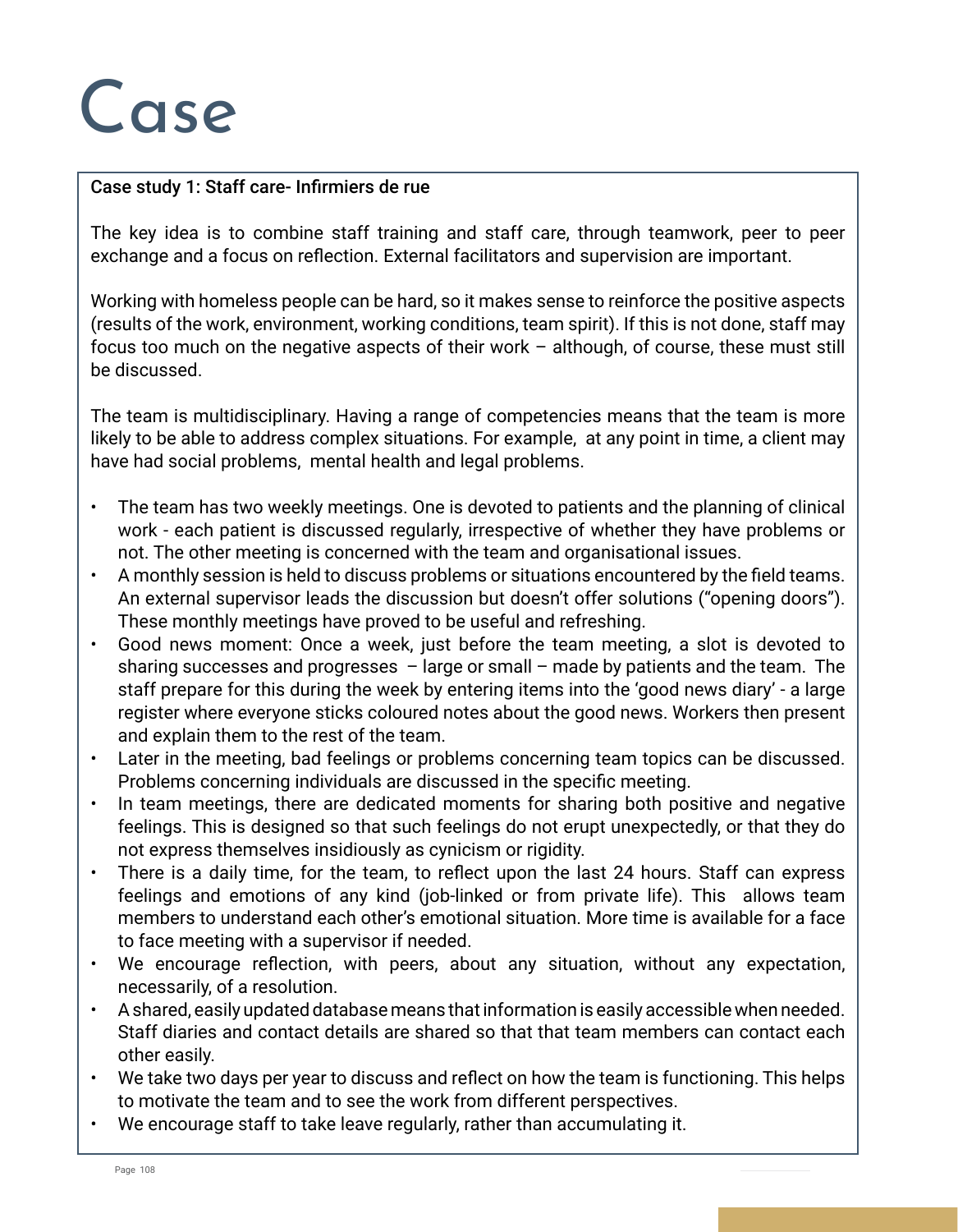We support staff in their career development – even if that is going to take them out of our team. After five years of fieldwork, there is a three-months paid career break, to allow people to think freely about their job and their career.

#### Alternative Practical Case

Case study 2: Staff care and training services of the Society of Social Psychiatry and Mental **Health** 

The Society of Social Psychiatry and Mental Health has, from its outset, combined the provision of community-based mental health services and the provision of high-quality training (both inservice training for the employees and training for other professionals).

At the beginning of each "academic" year, the Scientific Directorate prepares a common training programme for all the staff, at all levels. It is based on regular needs assessments questionnaires completed by the staff.

At the same time, each Unit constructs a specific training programme, adapted to the needs and demands of that unit's team. This training is designed both to reinforce the knowledge and to improve the skills of the staff. Service users are involved as trainers, especially those who live in protected housing and rehabilitation services. They participate in specific training events and in joint reflective teams, called "communities", held regularly.

The emphasis is on sharing the same vision and values of the organisation, in order to develop a strong emotional bond with the user, listen and understand his/her multilevel needs as a whole person and develop a person-centred approach, good system navigation and networking, mainstreaming human rights, community awareness raising, crisis intervention, management skills.

The whole organisation's approach is psychodynamic, community-based and person-centred. This allows us to understand the psychological needs and conflicts which lead to certain behaviours. We are in a continuing collaboration with local communities.

In parallel with the ongoing in-service-training, we organise specific training seminars whenever this seems necessary, for example when the team faces a new, unfamiliar challenge.

Team and individual supervision are offered at least once a month. We have external professionals for the supervision teams. The emphasis is given in staff care and support, avoidance of burn-out, guidance to self-care.

There are regular reflective teams once a week, discussion about both the clients and the collaboration within the team.

Clear guidelines, job descriptions, protocols are included so that the staff understand how to act in any case (i.e. in case of emergency etc.).